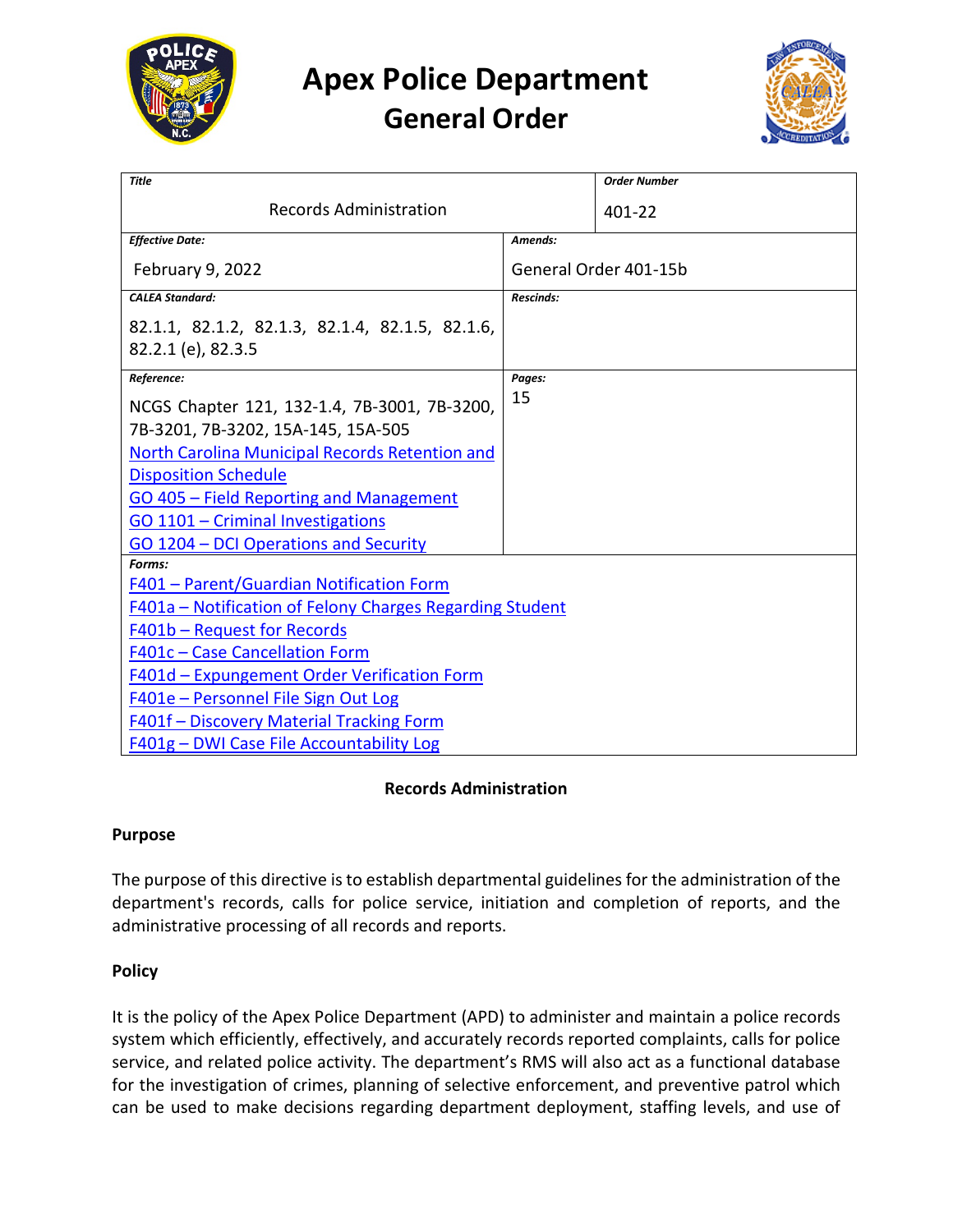other departmental resources. The APD will comply with all mandated reporting requirements of the federal government and the State of North Carolina while maintaining adherence to the public records laws.

#### **Definitions**

*Computer Aided Dispatch* (CAD) – A computerized dispatch system that efficiently assigns units to calls for service and provides storage of statistical data pertaining to incidents and calls for service.

*Records Unit* – The physical location in the APD where police records, with the exception of master case files, are entered, filed and secured.

*Criminal History Record Information* (CHRI) – Information collected by criminal justice agencies on individuals consisting of identifiable descriptions and notations of arrests, detentions, indictments, information, or other formal criminal charges, and any dispositions arising therefrom (i.e., sentencing, correctional supervision, and release).

*Records Management System* (RMS) – A computerized police records information management system operated by the APD which is accessible in designated locations in the police facility and through authorized police computer systems. Specific controls and access sharing is administered by the Records Supervisor.

*Division of Criminal Information Network (DCIN)* – A computer network operated by the North Carolina State Bureau of Investigation (SBI) to provide for the exchange of statewide criminal justice information.

*Uniform Crime Reporting* (UCR) - A systematic crime reporting program that captures local, state, and national crime statistics.

National Incident-Based Reporting System (NIBRS) – A systematic crime reporting program that captures specific details about crimes and offenders through incident-based reporting.

*Freedom of Information Act* (FOIA) – The release of public records is governed by North Carolina General Statutes (NCGS) Chapter 132.

*Incident* – An event that requires law enforcement action, documentation, and/or the dispatching of departmental personnel in response to citizen requests for law enforcement services or the self-initiated activity of a police officer. This includes any situation, whether criminal or non-criminal, which involves a response to the scene, an investigation, or the preparation of an oral or written report.

#### **Procedure**

#### **Records Retention**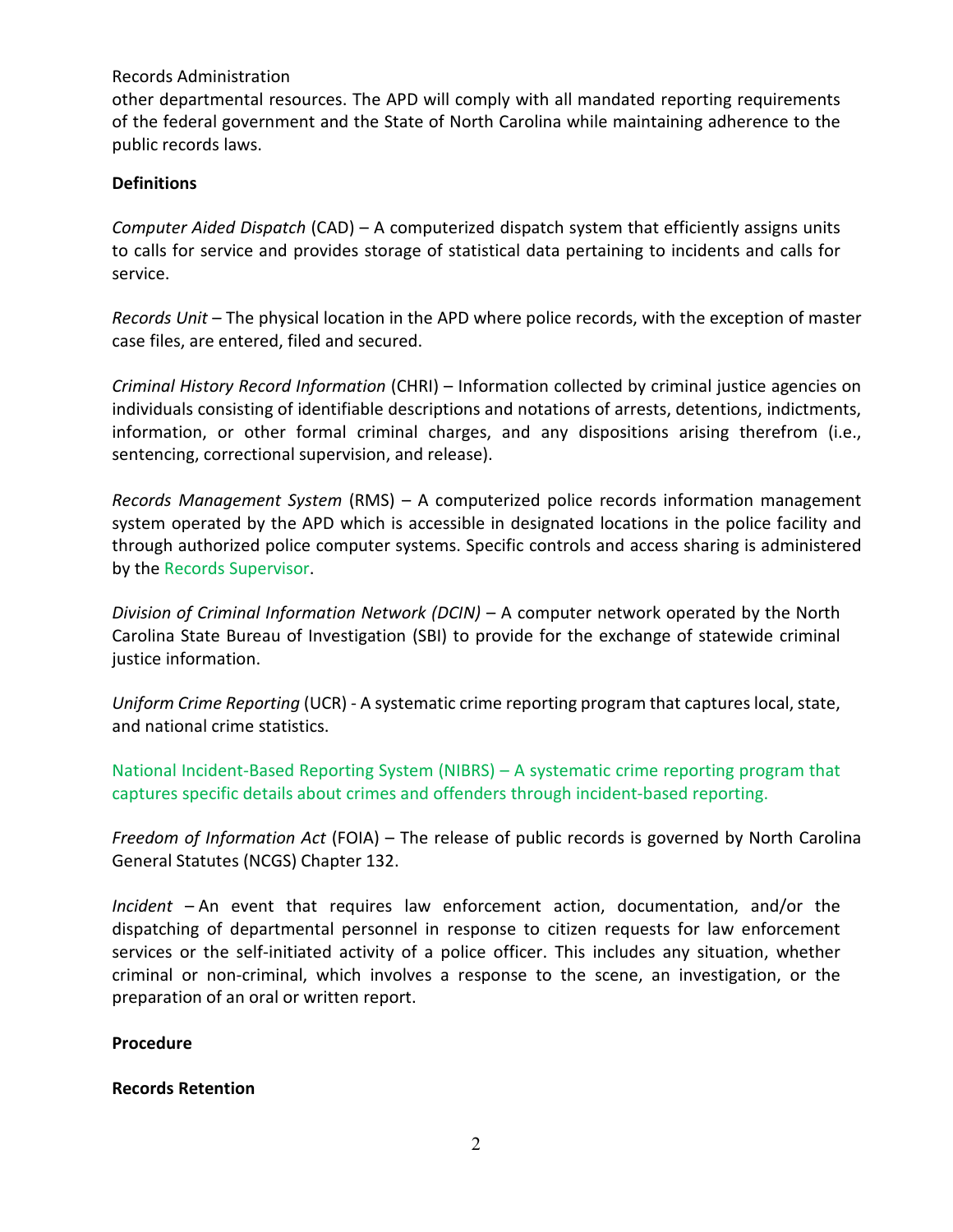- 1. The official records retention schedule used by the APD is the *Municipal Records Retention and Disposition Schedule* issued by the North Carolina Department of Cultural Resources, Division of Historical Resources Archives and Records Section, Government Records Branch.
- 2. Felony case files will be maintained for a minimum of 20 years.
	- Homicide related case files (murder, manslaughter, etc.) will be maintained indefinitely.
	- Unsolved felony and cold case files involving an aggravated offense such as murder, kidnapping, rape, etc. will be maintained indefinitely.
- 3. Misdemeanor or other types of case files will be maintained for a minimum of three years.
- 4. All criminal case files are maintained within the Criminal Investigations Division (CID).
- 5. Administrative and other records will be maintained and disposed of in accordance with the *Municipal Records Retention and Disposition Schedule.*

## **Records Maintained by Agency Operational Components** (82.3.5)

The APD RMS is the central repository for the original copies of all offense and incident reports, arrest reports, other field reports, and other official records. All components of the department have limited access to the RMS based upon assignment, position, and/or rank. Records maintained by other components of the department include, but are not limited to the following:

- 1. Office of the Chief of Police
	- Personnel Records
	- Performance Evaluation Records
	- Training Files
	- Use of Force Files
	- Pursuit Files
	- Internal Affairs Records
	- Discipline and Counseling Records
	- Accreditation Files
	- Citizen Complaint Files
	- Procurement and Budget Files
	- Time and Attendance Records (i.e., overtime, leave usage, etc.)
	- Other Administrative Files
	- **NOTE:** Medical records and psychological records must be maintained in a separate, sealed envelope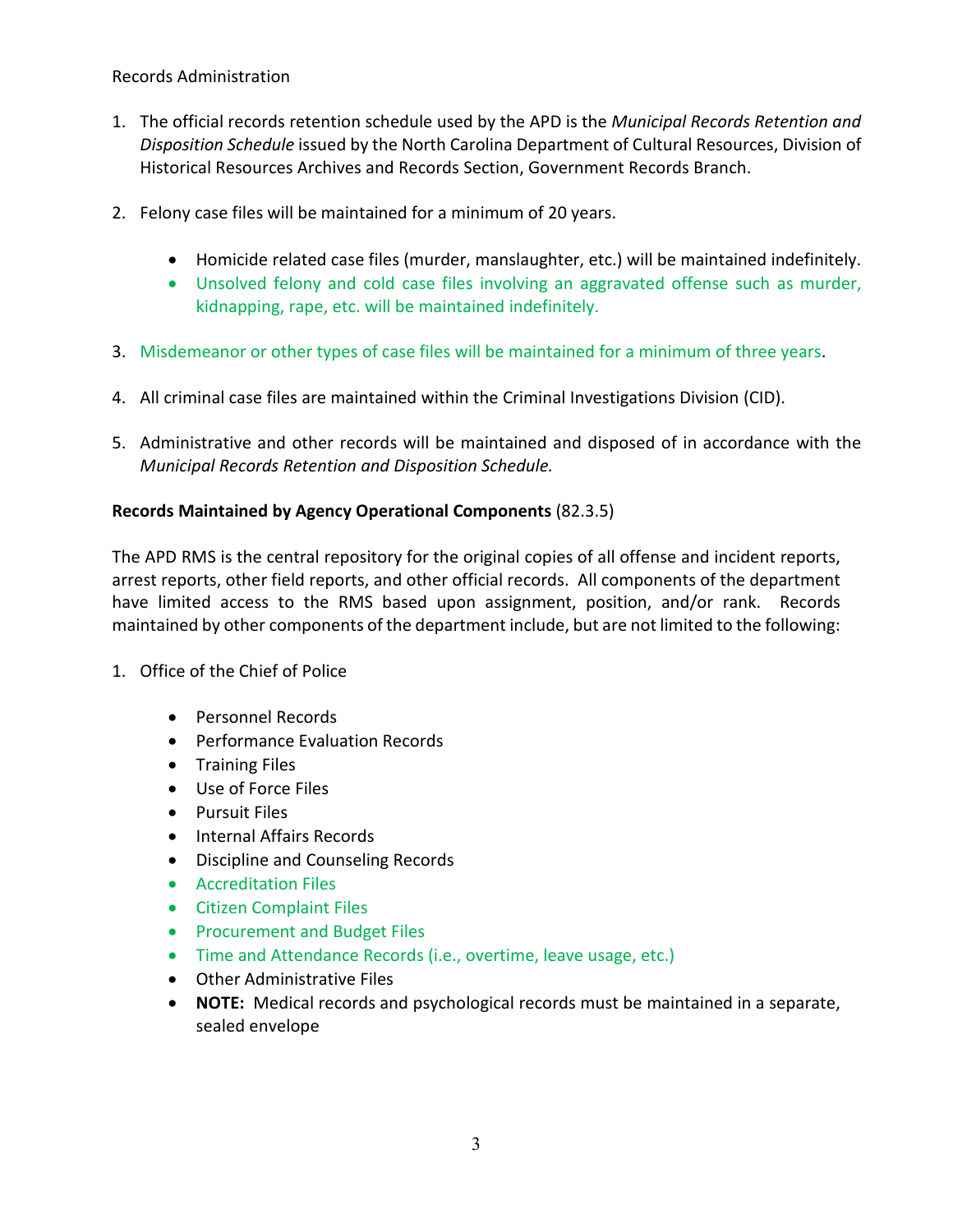- 2. Administrative Division
	- Equipment Files
	- Property Inventories
	- Found, Recovered, and Evidentiary Property Records
	- Fleet and Support Services Files
	- Other Administrative Files
- 3. Records Unit
	- Citations
	- Warning Tickets
	- Parking Tickets
	- Citation Accountability Logs
	- Non-certified DMV-349
	- Traffic Stop Forms
	- DWI Charging Documentation
	- Checking Station Operational Plans
	- Domestic Violence Documentation
	- Other Division Files
	- SBI 00-020-00 *SBI Final Disposition Report*
	- Record Request Forms
	- Expired Trespass Notices
- 4. Communications Center
	- NCIC Files
	- DCI Records and Files
	- Active Trespass Notices
	- Safety Data Sheets
	- Criminal History Record Logs
	- Generator Maintenance Logs
	- DCIN Automated Log
- 5. Criminal Investigations Division
	- Intelligence Files
	- Informant Files
	- Master Case Files
	- Inventories and Accountability Logs
	- Crime Mapping and Crime Data
	- Other Administrative Files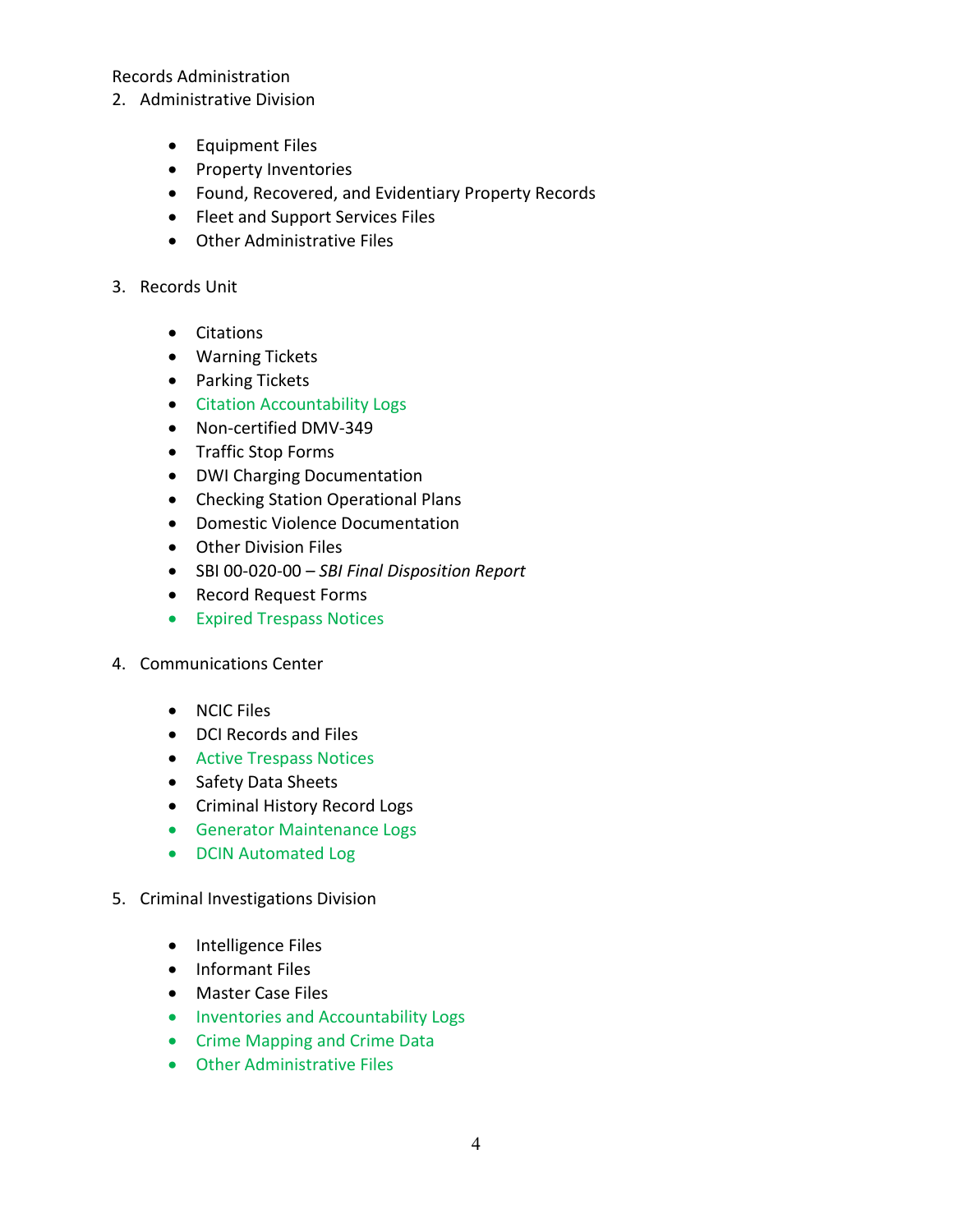## 6. Patrol Division

- Case Management System (i.e., preliminary and follow-up)
- Equipment Inventory and Accountability Logs
- Supervisor Travel Files
- Honor Guard Equipment Inventory and Accountability Logs (i.e., issued and stored)
- Weapons, Fleet, and Specialized Equipment Sign-Out Logs
- Patrol Bicycle Maintenance and Inventory Files
- Other Administrative Files

## **Access, Privacy, and Security Precautions** (82.1.1 (a)) (82.1.6 (c))

- 1. Department employees will only access those files that are necessary as part of their job function and for which they have authorized access.
- 2. All files that are deemed confidential, sensitive, or that have limited access will be maintained in a secure manner; access is limited to only those employees, persons, or agencies that have an authorized official purpose in accessing the record or information.
- 3. The division/unit/section/function responsible for a specific report or record will ensure that the report or record is maintained in a secure fashion that protects the information from unauthorized access while ensuring it is available for administrative and operational use.
- 4. Administrative Files Access Office of the Chief of Police
	- Access to the Administrative Files maintained by the Office of the Chief of Police is limited to executive staff of the rank of Captain and higher, the Professional Standards Supervisor, the Accreditation Specialist, and the Administrative Coordinator to the Chief of Police.
	- Any other persons needing access must be approved by the Administrative Coordinator to the Chief of Police, Deputy Chief of Police, or Chief of Police.
	- All personnel files removed from the file room will be logged on Form 401e *Personnel File Sign Out Log.*
- 5. Administrative Division Files Access
	- Access to the Administrative Division Files is limited to executive staff of the rank of Captain and higher, the Communications Manager and the Administrative Coordinator to the Chief of Police.
	- Any other persons needing access must be approved by the Administrative Division Commander, Deputy Chief of Police, Chief of Police, or his/her designee.
	- All personnel files removed from the file room will be logged on Form 401e *Personnel File Sign Out Log.*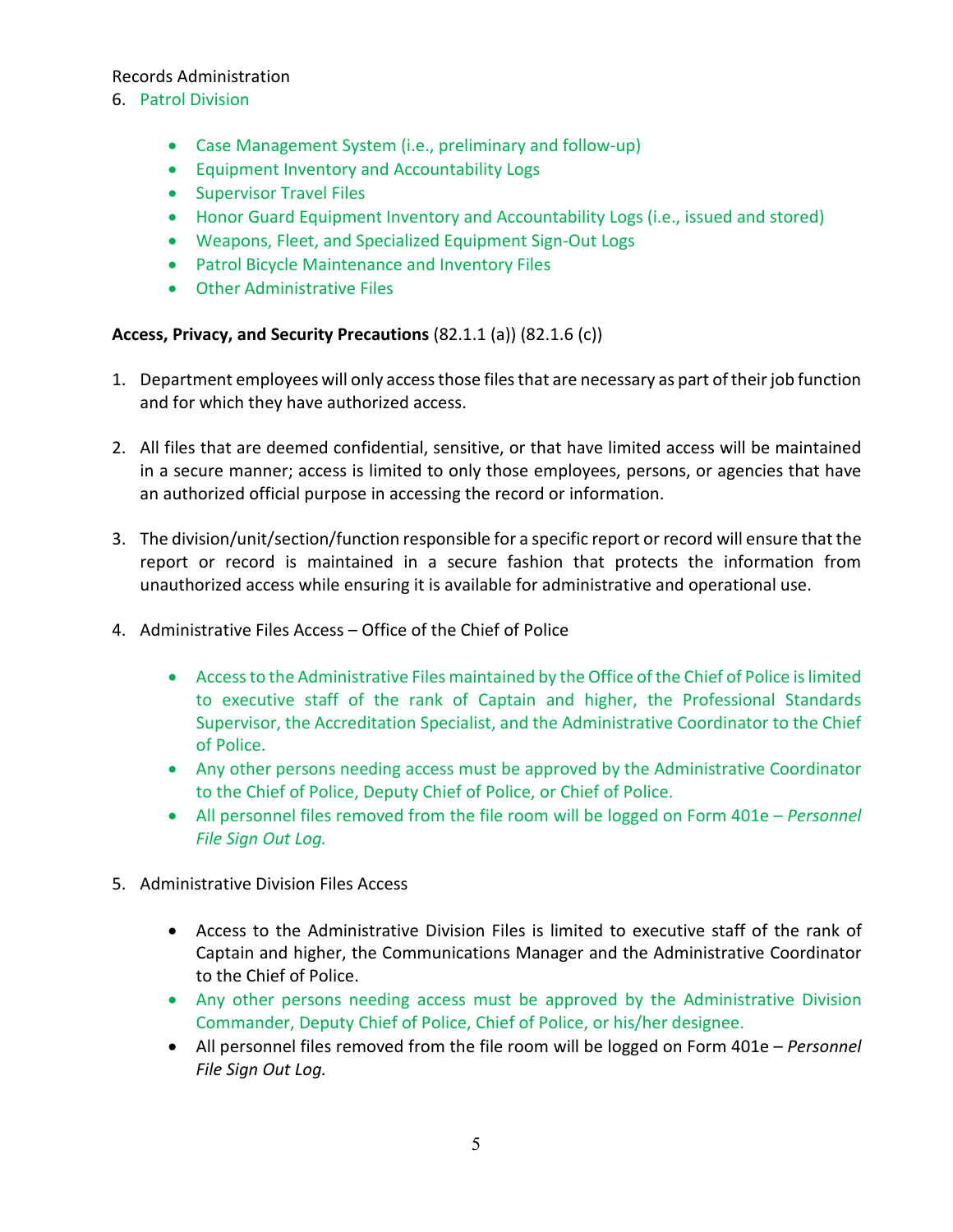- 6. Records Unit Access
	- Access to the Records Unit office is limited to personnel assigned to the unit, Town of Apex IT personnel, executive staff of the rank of Captain and higher, the Communications Manager, and the Administrative Coordinator to the Chief of Police.
	- Any other persons needing access to the office area must be escorted by an authorized person unless approved by the Records Supervisor, Chief of Police or his/her designee.
	- The Records Unit will be secured 24-hours a day with card access.
	- Central Records information is accessible to authorized department personnel at all times via the department's RMS through both mobile and station computer terminals and during normal business hours by obtaining copies of reports from Records Unit personnel.
		- $\triangleright$  Access is limited and controlled through approved profiles for access based upon employee position, assignment, rank, etc. and are logon/password protected.
		- $\triangleright$  Should access be needed after normal business hours for non-computerized data or due to system failure, the on-duty supervisor will contact the Administrative Division Commander or his/her designee for assistance. (82.1.1 (b))
	- North Carolina Administrative Office of the Courts (AOC) warrant information is accessible to personnel authorized by the AOC at all times via North Carolina Statewide Warrant Repository (NCAWARE) through both mobile and station computer terminals.
	- DWI case files will not be released without prior authorization from Records Unit employees or the Records Supervisor.
		- Original DWI case files must be signed out and in using form F401g *DWI Case File Accountability Log*.
		- $\triangleright$  Officers are required to return the DWI case file to the Records Unit by the close of business the day the case file was checked-out.
- 7. Communications Division
	- Access to the Communications Center is limited to personnel assigned to the division and other departmental employees on an as-needed basis.
	- Access to the Communications Division Files is limited to personnel assigned to the division, police officers when needed for a specific case or call for service, Communications Manager, and executive staff of the rank of Captain and higher.
	- Any other persons needing access must be approved by the Communications Manager or Communications Shift Supervisor.
	- The privacy and security of CHRI is in accordance with the U.S. Department of Justice Regulations, Code 28, Part 20, and as governed through the North Carolina Division of Criminal Information (DCI) Network.
- 8. Criminal Investigations Division Access
	- Access to the CID office area is limited to departmental personnel.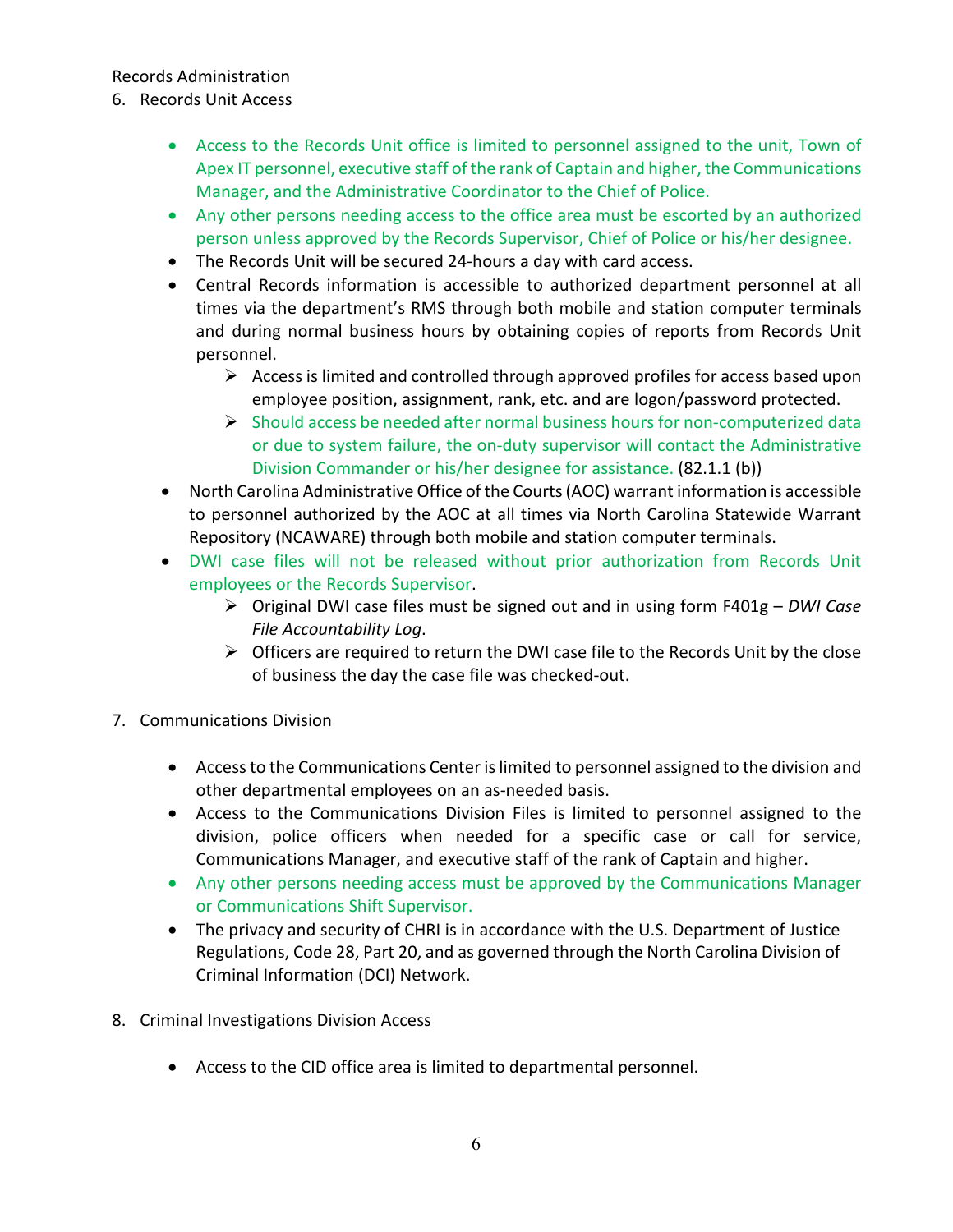- Any other persons needing access to the office area must be escorted by an authorized person.
- Access to the Master Case File storage area is limited to CID personnel only.
	- $\triangleright$  Any officer needing access to the storage area or a case file will be referred to a CID supervisor.
	- $\triangleright$  Should access to a master case file be needed after normal business hours, the on-duty supervisor will contact the CID Commander or his/her designee for assistance. (82.1.1 (b))
- Master case files will not be released and/or removed from the division office area unless authorized by a CID Commander pursuant to [General Order 1101 –](https://powerdms.com/link/APEXPD/document/?id=444156) *Criminal [Investigations](https://powerdms.com/link/APEXPD/document/?id=444156)*.
	- $\triangleright$  Original master case files must be signed out and in by the requestor using form F1101m – *Master Case File Checkout* and counter signed by a CID supervisor by the close of business the day signed out.

# **Release of Agency Records** (82.1.1 (c))

- 1. External requests for summary reports, crash reports, citations, and those records deemed a public record will be provided in accordance with NCGS.
	- Persons making inquiry or requesting public information will NOT be asked to provide their name, affiliation, relationship, reason, or purpose for the request.
- 2. Requests for criminal case records that are not considered public record or requests for information contained within a master case file will be documented on F401b – *Request for Records.* The request will be forwarded to the Records Supervisor for review and approval and will be released in accordance with NCGS, as outlined in this General Order and any other applicable written directives.
- 3. Requests for full case reports, CAD information, and arrests may be provided to criminal justice agencies or federal and state agencies for legitimate investigative purposes without completing form F401b – *Request for Records.* These agencies are:
	- Federal, state, county and municipal law enforcement agencies
	- North Carolina Office of the Chief Medical Examiner's
	- Wake County District Attorney's Office
	- Child Protective Services Agencies
	- North Carolina Office of Probation and Parole
- 4. Requests for CAD information, statistical information, or summary information on crime or phone/radio calls will be documented on F401b – *Request for Records*. Requests will be forwarded to the Records Supervisor and then to the Communications Manager if it contains a phone or radio call request, and will be released in accordance with NCGS, this General Order, and any other applicable written directives.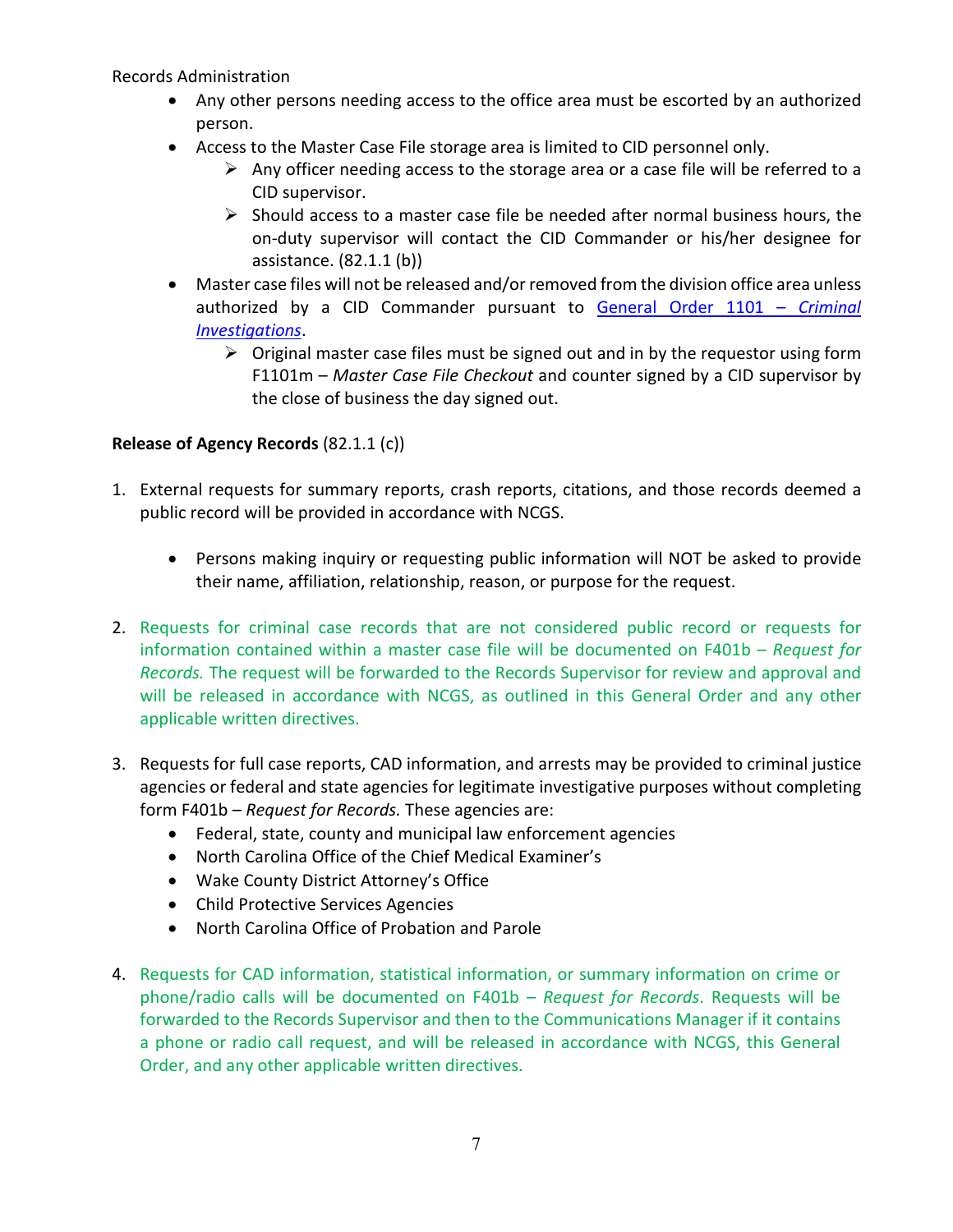- 5. Requests for employee and administrative records will be documented on F401b *Request for Records and* will be forwarded to the Administrative Division Commander.
- 6. The following are not considered public records in their entirety:
	- Full Case Reports
	- Full Arrest Reports
	- Radio Traffic Recordings
	- CAD Reports
	- 911 Calls Recordings
	- Body Worn Camera Footage
	- Mobile Video Recordings
	- Any other document/recording requests that are not for confidential public records
- 7. Copies of case files may be released to the District Attorney's (DA's) Office in their entirety without approval, and should be documented in the case report by completing a supplemental report, which will include the date and to whom the case file was released, at minimum.
- 8. Once records requests are fulfilled, form F401b *Request for Records* will be forwarded to the Records Supervisor for retention and will be kept on file within the Records Unit.
- 9. Discovery material related to DWI cases (i.e., DVDs, paper discovery, etc.) will be released to the DA's Office pursuant to a subpoena. Subpoenas from the DA's Office for this discovery does not require prior approval from department command staff.
	- Upon receipt, Records staff will date and time stamp subpoenas pursuant to the provision outlined i[n General Order 712 –](https://powerdms.com/link/APEXPD/document/?id=445136) *Legal Process* and ensure discovery material is forwarded to the DA's Office at least one week prior to the officer's court date.
	- Patrol supervisors and/or Watch Commanders are responsible for ensuring timely delivery of discovery material to the DA's Office upon request from Records Unit staff.
		- **NOTE:** Every Wednesday morning, the on-duty, day-shift supervisor will checkin with Records Unit staff to determine if there is any discovery material which requires delivery to the DA's Office.
- 10. Records Unit staff will document the release of the discovery material in the appropriate case report by completing a supplemental report, which will include at minimum, the date and name of the person accepting the material.
- 11. Records Unit staff are responsible for the collection and packaging of discovery material.
- 12. Records Unit staff will complete the appropriate sections of form F401f *Discovery Material Tracking Form*, which will accompany the discovery material.
	- The employee delivering the material will ensure the receipt section on form F401f *Discovery Material Tracking Form* is completed.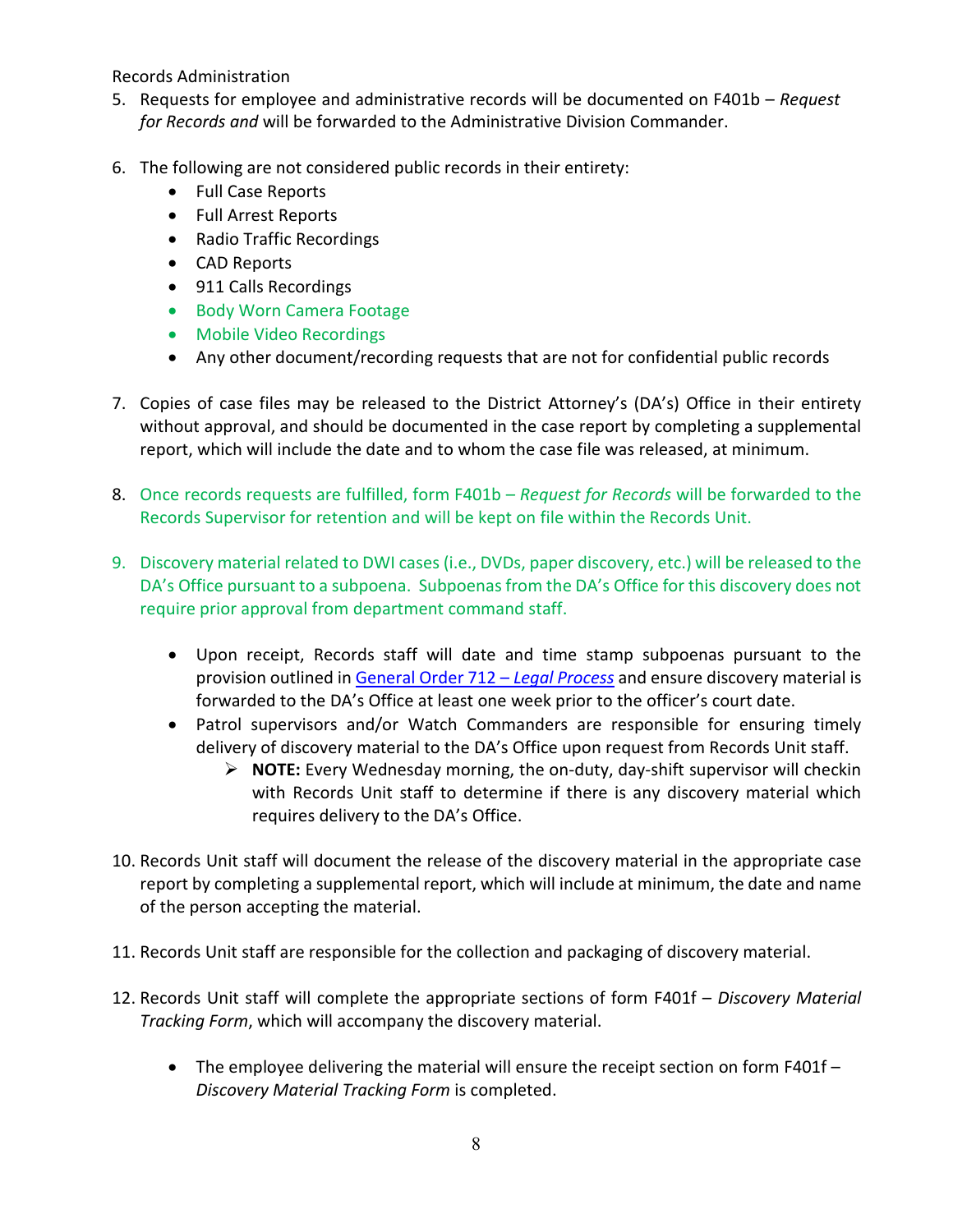- Upon completion, the employee will return form F401f *Discovery Material Tracking Form* to Records Unit staff for tracking and filing purposes and maintain it in accordance with the North Carolina Municipal Records Retention.
- 13. Records Unit staff will scan and upload form F401f *Discovery Material Tracking* Form into the RMS under the appropriate case report.

# **Parent/School Notification**

- 1. When charging a student with a felony, except for a criminal offense under Chapter 20 of the NCGS, notification must be made to the principal of the school the person attends within five days of the person being charged. (SOURCE: NCGS 15A-505).
	- The charging officer will ensure this notification is made.
	- F401a *Notification of Felony Charges Regarding Student* will be used for this purpose and a copy will be added to the case file.
	- This section applies regardless of the age of the defendant.
- 2. When charging any minor (a person under 18 years of age) with any criminal offense, notification (verbal or in writing) must be made to the parent/guardian of the person as soon as practical. If the minor is taken into custody, notification must be in writing and made within 24 hours of the person being charged. (SOURCE: NCGS 15A-505).
	- The charging officer will ensure this notification is made.
	- F401 *Parent/Guardian Notification Form* will be used for this purpose and a copy will be added to the case file.
	- If notification is made verbally, the appropriate case report will include details of the notification.
	- The notification required by NCGS 15A-505 is not required if the juvenile:
		- $\triangleright$  Is NOT taken into custody and has been charged with a motor vehicle moving violation for which three or fewer points are assessed under NCGS 20-16(c), except an offense involving impaired driving, as defined in NCGS 20-4.01(24a); or
		- $\triangleright$  Has been charged with a motor vehicle offense that is not a moving violation
		- $\triangleright$  Is emancipated under the following circumstances:
			- When ordered by a judge following a hearing into a request for emancipation
			- Upon entry into the military service
			- **When married** (SOURCE: NCGS 15A-505(b))

# **Juvenile Records and Processing** (82.1.2)

1. NCGS Chapter 7B strictly governs the confidentiality of law enforcement records related to juveniles. NC laws require that special precautions be taken to ensure that records pertaining to juveniles are protected against disclosure to unauthorized persons.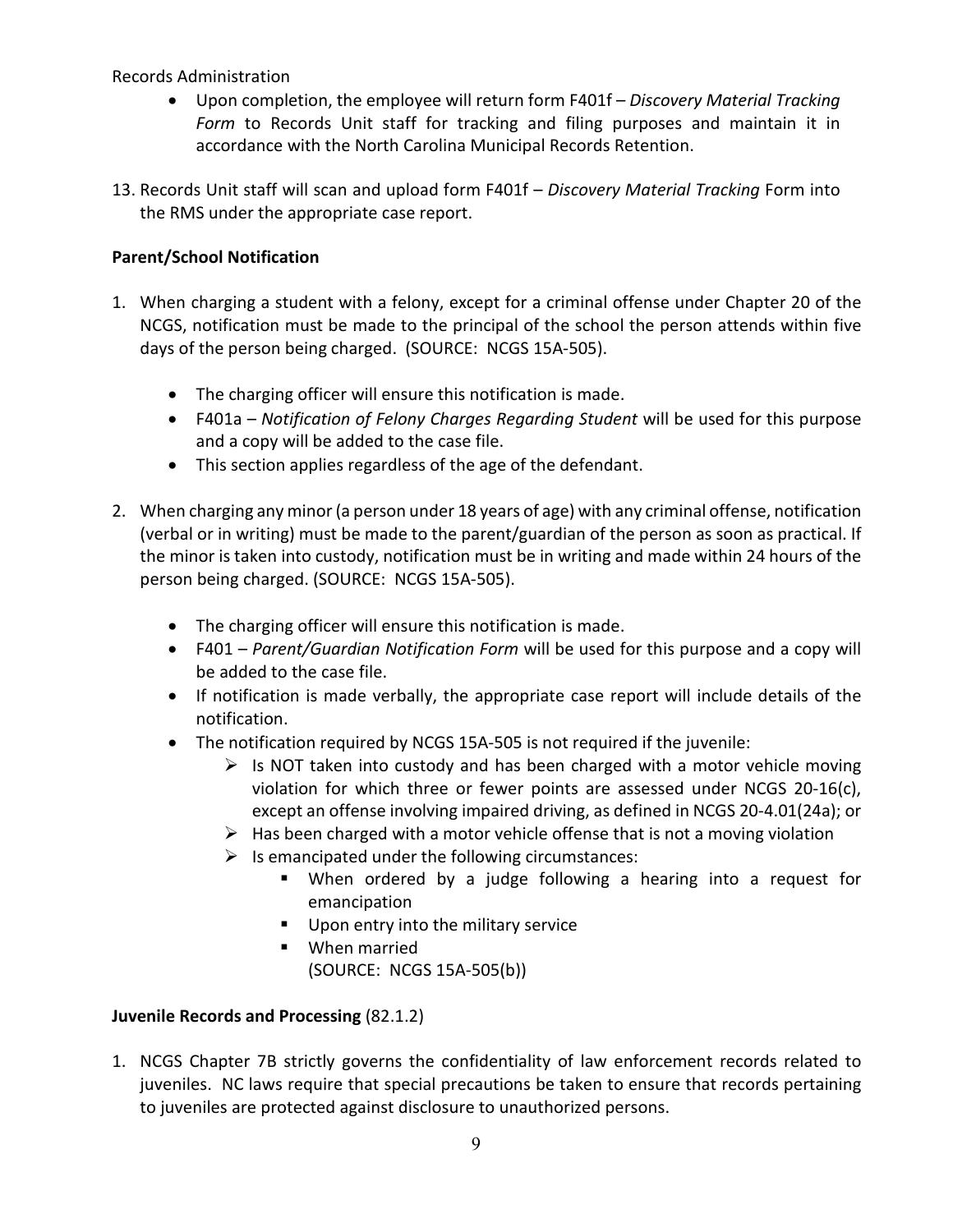- Juvenile records may include fingerprints, photographs, other forms of identification, and reports typically associated with a record or case file.
- Juvenile records will be collected, disseminated, and retained in accordance with applicable laws, regulations, and written directives.
- 2. Juvenile records are considered confidential information, will be collected as necessary during an investigation or call for service, and only be retained as authorized in the furtherance of official law enforcement purposes.
- 3. Juvenile records will be maintained separately from adult files and will have limited access. (82.1.2 (c))
	- The department's computerized juvenile arrest records are maintained in the RMS juvenile file.
		- $\triangleright$  Juvenile files are maintained separate from adult files within RMS and are designated as being part of a "Juvenile Jacket" in the Persons File. (82.1.2 (a))
		- $\triangleright$  Access to juvenile data is restricted through log-on and password permission and is limited to only authorized employees.
	- Master case files involving juveniles will be marked by the investigating officer as a "Juvenile" file and will be filed separately from adult case files. (82.1.2 (a))
	- In general, access is limited to executive staff at the rank of Captain and higher, personnel assigned to the Records Unit, and officers assigned to the CID, and only for official purposes.
- 4. Juvenile records will be withheld from public inspection except for the following: (82.1.1 (c)) (82.1.2 (c))
	- Juvenile or the juvenile's attorney
	- Juvenile's parent, guardian, or custodian; or authorized representative of the juvenile's parent, guardian, or custodian
	- DA's Office
	- Juvenile Court Counselors
	- Law enforcement officers sworn in this state (SOURCE: NCGA7B-3001)
- 5. Juvenile records will be disposed of in accordance with NCGS's governing expungement of juvenile records and procedures outlined within this General Order, [General Order 1309 –](https://powerdms.com/link/APEXPD/document/?id=444400) *[Juvenile Operations](https://powerdms.com/link/APEXPD/document/?id=444400)* and any other applicable written directives, laws, rules, or regulations*.* (82.1.2 (d))
- 6. Fingerprinting (82.1.2 (b))
	- A juvenile will be fingerprinted who was 10 years of age or older at the time the juvenile allegedly committed a non-divertible offense as set forth in NCGS 7B-1701, when a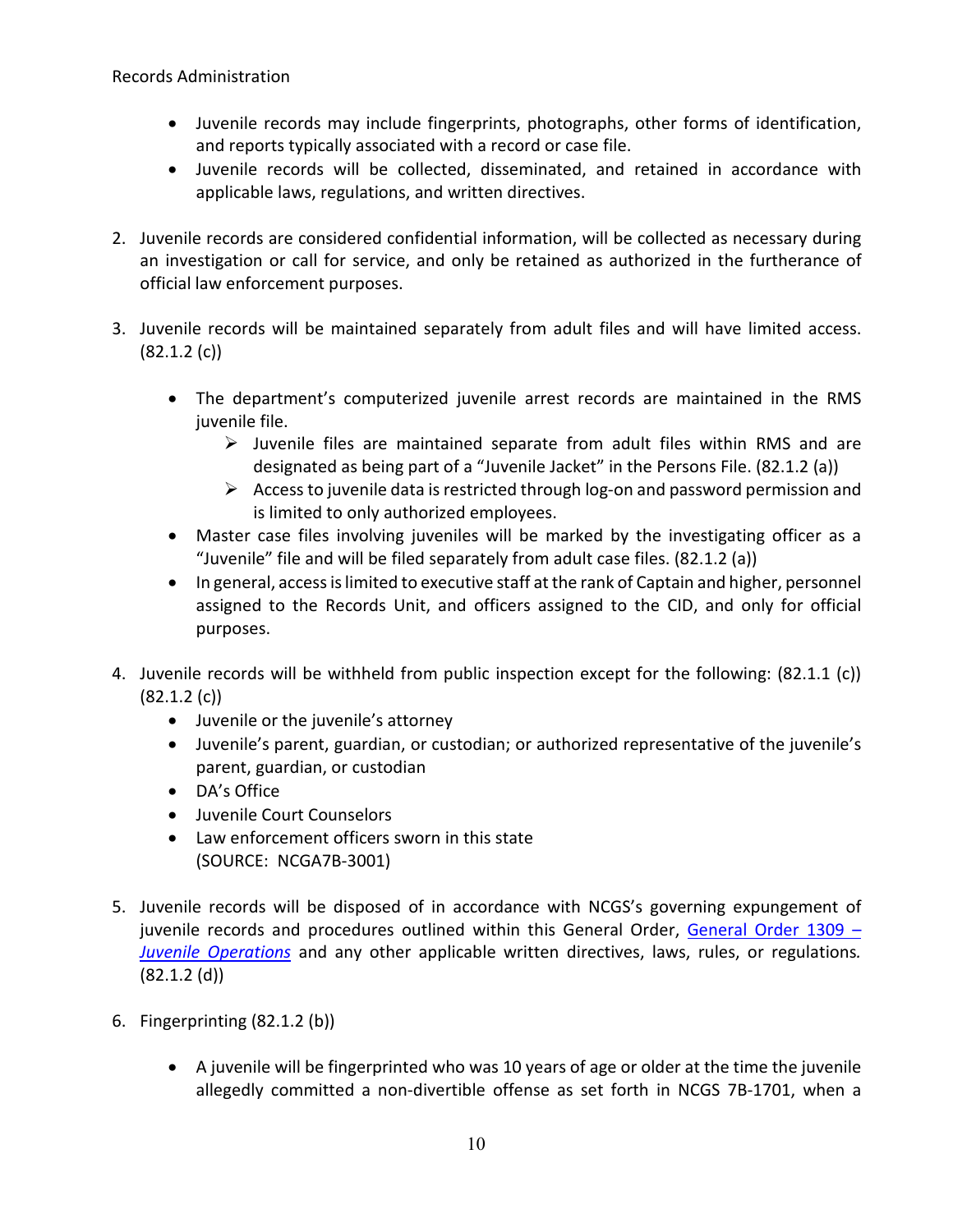complaint has been prepared for filing as a petition and the juvenile is in physical custody of law enforcement. **NOTE:** Fingerprinting will generally be conducted by CCBI.

- Unless already fingerprinted, juveniles will be fingerprinted following their being adjudicated delinquent for any offense that is a felony if the juvenile was 10 years or older at the time the offense was committed. (SOURCE: NCGS 7B-2102)
- The CCBI is responsible for the collection, dissemination, and retention of fingerprints.
- 7. Photographing (82.1.2 (b))
	- A juvenile will be photographed who was 10 years of age or older at the time the juvenile allegedly committed a non-divertible offense, when a complaint has been prepared for filing as a petition and the juvenile is in physical custody of law enforcement. **NOTE:** Photographing will generally be conducted by CCBI.
	- Unless already photographed, any juvenile adjudicated delinquent for a felony will be photographed if the juvenile was 10 years of age or older at the time the crime was committed. (SOURCE: NCGS 7B-2102-2 (b))
	- The CCBI is responsible for the collection, dissemination and retention of photographs.
- 8. Other Forms of Identification Non-Testimonial Identification Procedures (82.1.2 (b))
	- Non-testimonial identification procedures will be conducted in accordance with General Order 1309 – *[Juvenile Operations.](https://powerdms.com/link/APEXPD/document/?id=444400)*

## **Expungements** (82.1.2 (e))

- 1. The Records Supervisor is responsible for the expungement of records (juvenile and adult) pursuant to the receipt of a *Petition and Order of Expungement* (AOC-CR-264) or other valid court orders.
	- All requests for expunction will be forwarded to the Records Supervisor or his/her designee for review and compliance.
- 2. If granted by the court, the Petition and Order of Expungement typically requires that all "entries relating to the defendant/petitioner's apprehension, charge or trial shall be expunged from the records of the court and all law enforcement agencies bearing record of the same." The Petition and Order of Expungement is specific to the case contained on the order; other arrests with the same defendant, if any, are not subject to the order unless specified.
	- Records that must be expunged pursuant to the Petition and Order of Expungement include any record that ties the specified person to the specified arrest.
- 3. To expunge a record: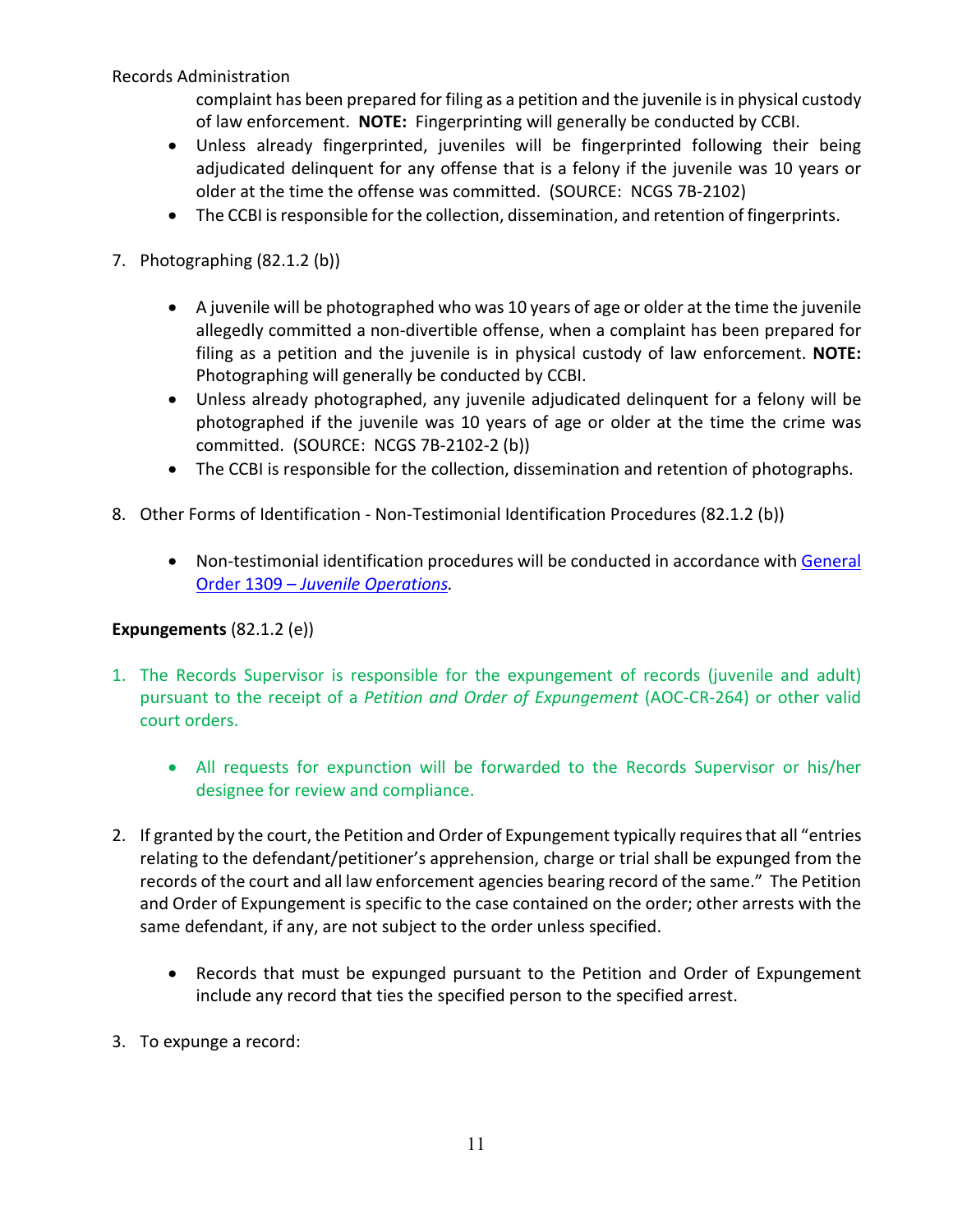- Remove all computerized and hard-copy files for the specified arrest, including fingerprints and photographs. Computerized files will be deleted and hard-copy files will be shredded
	- **NOTE:** The original incident/investigation report does not need to be expunged in its entirety. The only information that must be removed is the name and other identifying information for the person named in the Petition and Order of Expungement related to the specific arrest as outlined in the Petition and Order of Expungement
- Complete Form 401d *Expungement Order Verification Form*
- Complete an SBI 00-020-00 *SBI Final Disposition Report* (left side column only), which will be kept on file in the Records Unit
- 4. The following records are not subject to the Petition and Order of Expungement:
	- Any record related to a previous, subsequent, or unrelated arrest
	- The arrest record of a co-conspirator
- 5. All other records maintained by the APD will be expunged in accordance with the provisions of the North Carolina Municipal Records Retention and Disposition Schedule.

## **North Carolina Uniform Crime Reporting System (UCR)** (82.1.4)

- 1. The UCR Program is part of a nationwide, cooperative statistical effort administered by the Federal Bureau of Investigation (FBI). The program's primary objective is to generate a reliable set of criminal statistics for use in law enforcement administration, operation, and management. The SBI is responsible for collecting and reporting this information to the FBI. (SOURCE: SBI Website)
- 2. The department participates in the NIBRS, which is managed through SBI for reporting to the FBI UCR System.
- 3. The Records Supervisor is responsible for the monthly and timely submission of data to the SBI in accordance with their procedures.
- 4. The Records Supervisor or his/her designee will prepare the IBR submission file.
- 5. NIBRS data is collected using RMS data through the IBR reporting function; final reports are sent electronically to the SBI Criminal Information and Identification Section (CIIS).

## **Report Accountability** (82.1.5)

- 1. Initial incident/investigation reports completed by officers will be submitted by the end of their tour of duty in which the report was generated, unless authorized by a supervisor.
- 2. Reports will be reviewed and, if the report meets expectations, approved as follows: (82.2.1 (e))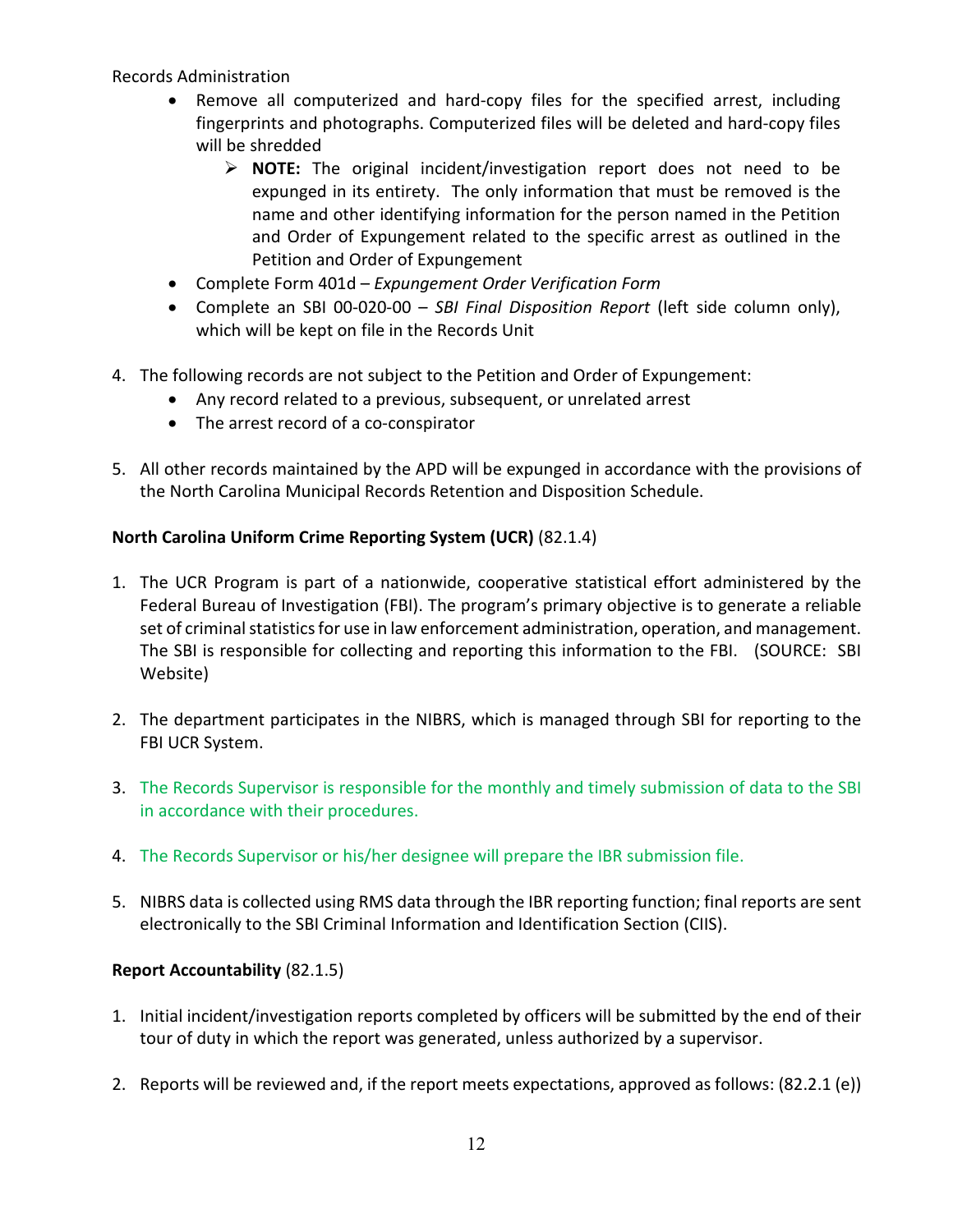- Reports submitted by officers/investigators will be reviewed and approved by the squad or division Corporal/Sergeant
- Reports submitted by Corporals will be reviewed and approved by the squad or division Sergeant
- Reports submitted by Sergeants will be reviewed and approved by the division Lieutenant/Commander or CID Sergeant/Division Commander
- Reports submitted by Lieutenants will be reviewed and approved by the Division Commander or the CID Commander
- Reports submitted by Captains will be reviewed and approved by the CID Commander, Deputy Chief of Police or Chief of Police
- Reports submitted by the Deputy Chief of Police will be reviewed and approved by the CID Commander or Chief of Police
- Reports submitted by the Chief of Police will be reviewed and approved by the CID **Commander**
- 3. Records Unit staff will review the OCA numbers issued on a routine basis to determine:
	- If an OCA number was assigned that was not needed
	- If an OCA number was not assigned but, based upon the CAD information, should have been assigned
	- The "Error Notice" process pursuant to [General Order 405 –](https://powerdms.com/link/APEXPD/document/?id=446142) *Field Reporting and [Management](https://powerdms.com/link/APEXPD/document/?id=446142)* will be used to address these issues
- 4. The Property Crimes Unit supervisor of the CID is designated as the department's Case Management Supervisor and is responsible for case management pursuant to General Order 1101 – *[Criminal Investigations.](https://powerdms.com/link/APEXPD/document/?id=444156)*
- 5. If a case is to remain open for further investigation by a patrol officer or investigator, the Case Management Supervisor will enter that information into the case report and provide the officer/investigator with notification of the assigned case.
- 6. Supplementary reports will list the original case number along with pertinent additional information. If the case is to remain open, the procedure is the same as listed immediately above.
- 7. Supplemental reports will be completed for open, active cases every 10 days from the date the case was assigned. Cases that are classified as inactive, pending arrest, or pending a juvenile petition require a supplemental report to be completed at least every 30 days from the date the case was assigned.
- 8. If a case number needs to be cancelled, form F401c *Case Cancellation Form* will be completed by the officer acquiring the case number, signed by the supervisor, and turned into the Communications Manager who will note the cancellation in CAD. Records Unit staff will delete the case from RMS and file the form in the Records Unit files.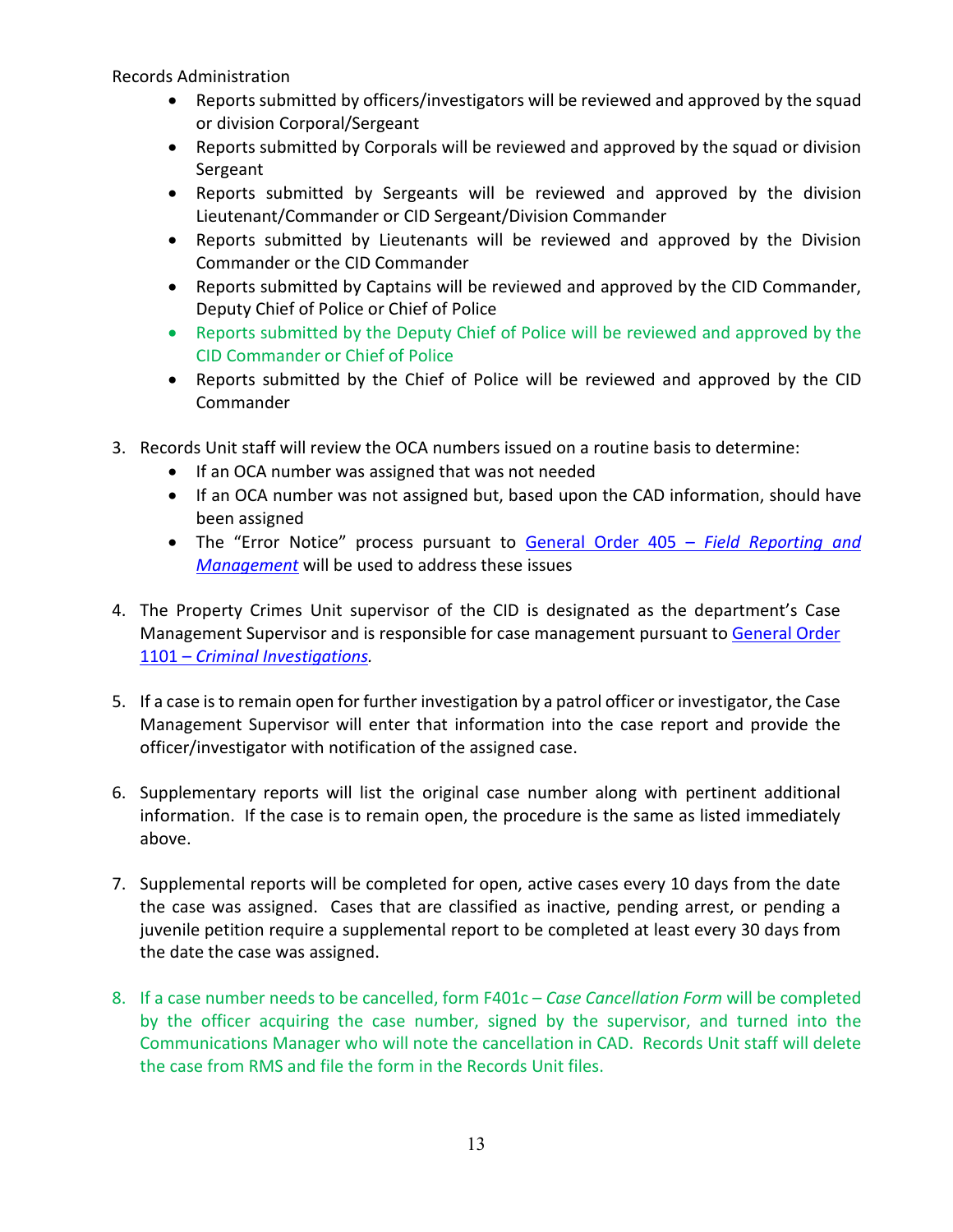#### Records Administration **Computerized Criminal Histories**

- 1. Computerized criminal history record access is controlled through the use of passwords and related technology and is subject to procedures and regulations of the SBI DCI and [General](https://powerdms.com/link/APEXPD/document/?id=581707)  Order 1204 – *[DCI Operations and Security](https://powerdms.com/link/APEXPD/document/?id=581707)*.
	- RMS files contain information regarding arrests that occur within our jurisdiction; all information, other than public information, contained within these files may only be shared with other law enforcement personnel.
- 2. Criminal history identification files relating to incidents that occur in the department's jurisdiction are maintained by the CCBI. This information includes arrest reports, arrest records, fingerprints, photographs, and state/federal criminal history transcripts. Access is limited based upon CCBI procedures. (82.1.2 (b))
- 3. Computerized criminal histories may be obtained through police department employees who are certified by the SBI DCI. Employees who are certified must adhere to the regulations set forth by DCI.
- 4. State and federal criminal history transcripts may be obtained through the National Crime Information Center (NCIC) and the DCI network operated by the SBI CIIS. Access to criminal history information is restricted to specific incidents and purposes. These incidents and purposes are specified in the DCI Policy and Procedure.
- 5. Access to DCI criminal history information is strictly controlled. All data transmissions are encrypted and access requires a unique User ID and password. Criminal history files are linked to the unique User ID for auditing purposes.
- 6. Any information obtained from the DCI network, including criminal history information, is confidential public information. Any employee who obtains information from the DCI network, including computerized criminal history information, will not disseminate it outside the agency unless it is to another authorized criminal justice agency, and that agency has demonstrated a valid need for the record. All reports, printouts, and documentation of DCI information will be included in the appropriate case file or, if no longer needed, will be shredded or destroyed in a manner that makes the information unreadable.
- 7. Criminal history record logs are automated and are audited each month by the department Terminal Agency Coordinator (TAC). The files are maintained by the TAC for one year. Old log files will be destroyed by shredding or some other manner that makes the information unreadable.

Text in "Green" denotes a significant change in policy